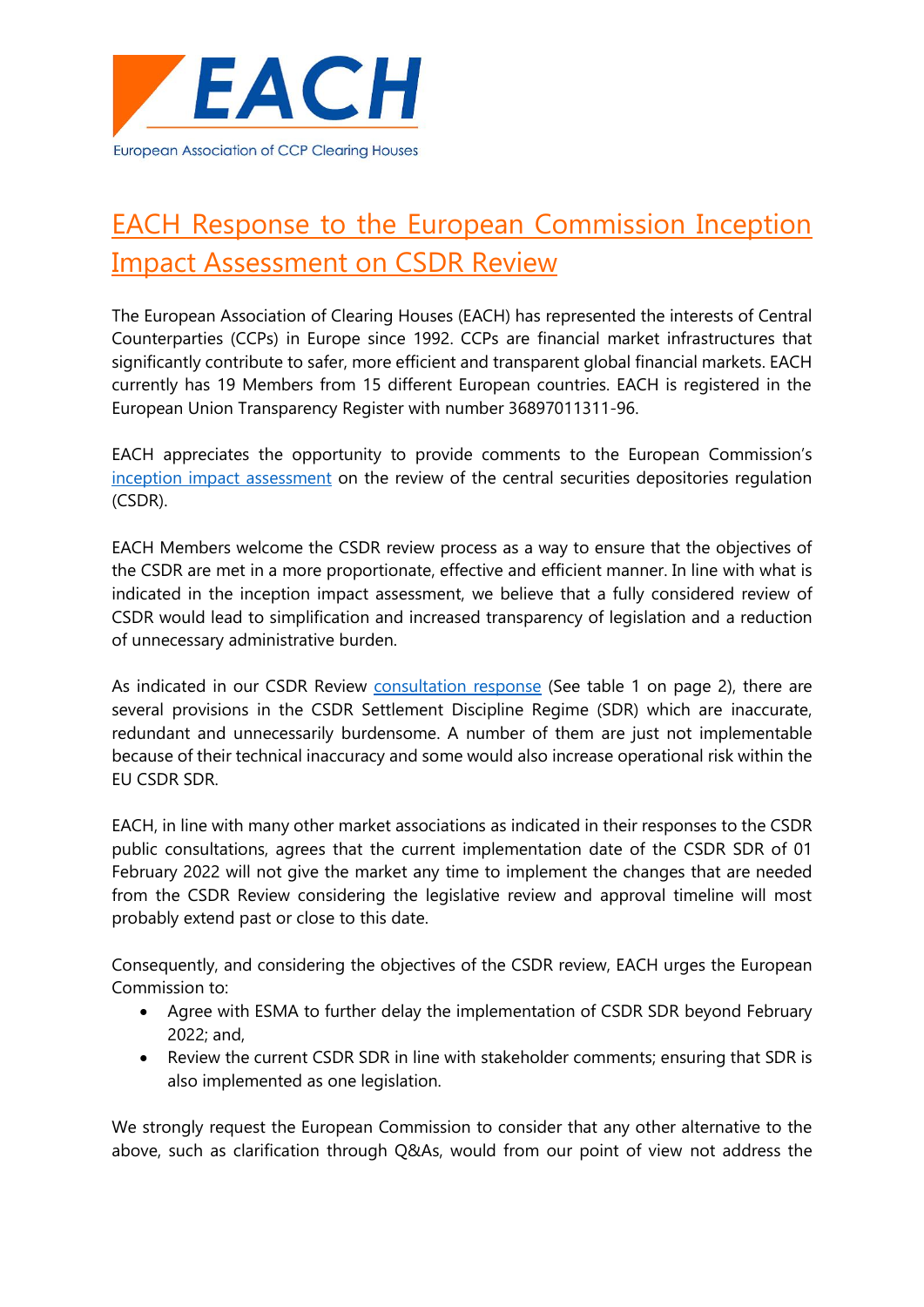## **EACH Response – European Commission Inception Impact Assessment on CSDR Review – March 2021**

concerns expressed in this document and would fail to ensure a more efficient and robust CSDR SDR.

# **Table 1 – Concrete suggestions to reduce inaccuracies, redundancies and unnecessary burdens in the CSDR SDR**

| <b>Issue</b>                                                                                                                                                   | <b>Legal Basis</b>                                                                                                                                      |
|----------------------------------------------------------------------------------------------------------------------------------------------------------------|---------------------------------------------------------------------------------------------------------------------------------------------------------|
| Removing the unnecessary duplicative<br>penalties collection and distribution system <sup>1</sup>                                                              | <b>CSDR SDR RTS Article 19</b>                                                                                                                          |
| Classifying CCPs, rather than Clearing<br>Members, as Receiving Parties                                                                                        | Article 7(11)                                                                                                                                           |
| Clarification of CSDR provisions to ensure CCPs<br>can continue providing the crucial function of<br>netting to continue having efficient and safer<br>markets | CSDR RTS Articles 5(3) and 5(4), (a), (b), (c) and<br>(e)                                                                                               |
| Clarifying the definition of 'Shares' in the<br>context of CSDR to ensure consistency.                                                                         | (ESMA document 'FIRDS CFI validations'<br>[Reference ESMA70-145-1090], available at:<br>https://www.esma.europa.eu/document/firds-<br>cfi-validations). |
| Clarifying CSDR provisions to ensure correct<br>treatment of instruments traded on SME<br>Markets                                                              | CSDR SDR RTS Article 7(3) second paragraph)                                                                                                             |
| Clarifying the treatment of triparty transactions                                                                                                              | CSDR SDR RTS Article 13(1)(d)                                                                                                                           |
| Clarifying the rules of applying buy-in rules by<br>ensuring a level playing field between the<br>cleared and the uncleared space                              | CSDR Article 7(5)                                                                                                                                       |
| Avoiding double charging of penalties                                                                                                                          | Commission Delegated Regulation (EU)<br>2018/1229 - RTS Article 16                                                                                      |
| Addressing the impact of penalty rates for<br>Bonds in the context of negative interest rates                                                                  | CSDR Article 7(14)                                                                                                                                      |

<sup>1</sup> Please refer to annex 1: Visualised – the problem of and solution to CSDR SDR RTS Article 19.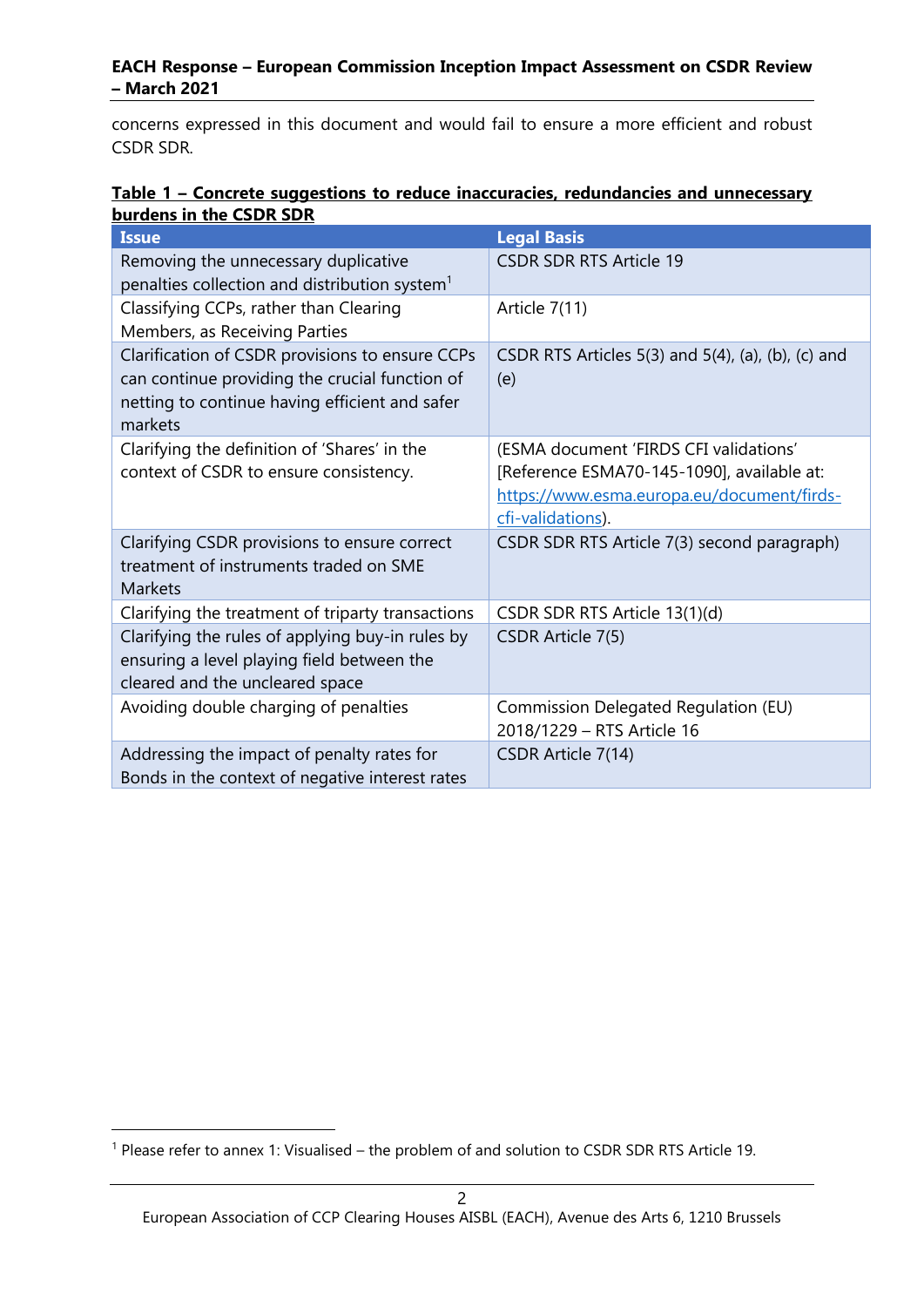

#### **Annex 1: Visualised – the problem of and solution to CSDR SDR RTS Article 19**

Figure 1 - SDR RTS with articles 17 & 19 – unnecessarily burdensome



Figure 2 - SDR with article 19 removed, and article 17 is applied for all transactions – a simpler more proportionate, effective and efficient alternative.